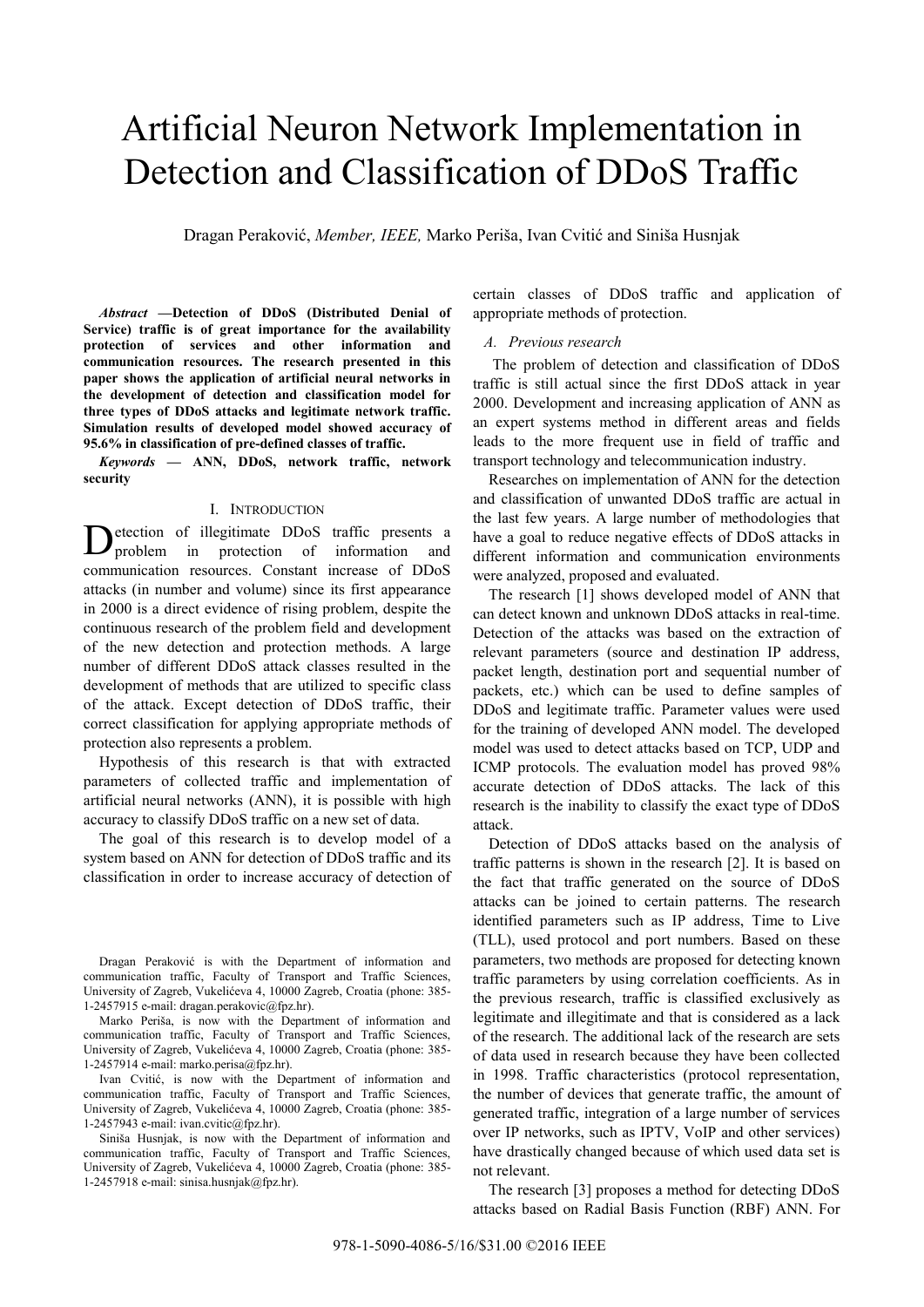the development of detection method were used parameters such as average packet size, packet sequence umber, time variance of packet arrival, size variance of packet, etc. Simulation has proved the accuracy of the developed detection method for DDoS attack with 96.5% accuracy in one data set and 98.2% accuracy in the second data set. The lack of research is shown in the deficiency of accurate classification of DDoS attack types.

A large number of researches are dealing with the issue of DDoS attack detection using ANN that have the same or approximately the same parameters on the basis of whose value is possible to divide traffic to legitimate and illegitimate. Most frequently, these parameters are packet sequence number, arrival time of the packet, used protocol, destination port, source and destination IP address etc. [4], [5], [6].

### *B. Research methodology and constraints*

For the purpose of this research, data sets were collected from multiple sources. Collected data contains a large number of network traffic collected during the DDoS attack as well as normal network activity. Through the research collected data was sorted out and analyzed the sample of 4986 network packages that allowed identification of parameters for modeling three classes of DDoS traffic (Chargen, DNS and UDP) and normal network traffic. In order to exploit data for classification of DDoS attacks, normalization and classification of data was conducted for the purpose of getting the values of all identified parameters in mutual ratio. The values of identified parameters are structured in a matrix form in which are used as an input in the developed ANN model. Validation of developed model is conducted with computer simulation which proved high accuracy of implementation of this type of expert system in detection and classification of DDoS attack.

Because of the available data sets, conducted research is limited to three above mentioned classes of DDoS traffic.

# II. MODEL DEVELOPMENT FOR DETECTION AND CLASSIFICATION OF DDOS TRAFFIC

Detection system modeling and classification of DDoS traffic consists of several key activities that are presented by UML activity diagram in Fig. 1. First activity of the model development represents collecting data sets that contain records of network traffic. Over the collected data was conducted normalization of parameter values so they can be used in ANN.

The next activity involves the development of the ANN model which involves determining a number of hidden layers, a number of neurons in the hidden layer, a definition of the transfer functions in hidden and output layers. The last activity of development process is analysis of the results.



Fig. 1. UML Activity diagram of proposed model development

After development of the ANN comes a division of previously collected and standardized data into subsets for learning, validation and testing of the network so that the validation of developed model can be conducted.

### *A. Data collection and normalization*

Data used in this research were collected through an online sources. Four publicly available datasets were used from which were created unique set of 4986 recordings of network traffic [7], [8], [9]. Each of the used sets of records contained certain classes of traffic:

- 1. class DNS DDoS attack (DDoS traffic),
- 2. class CharGen DDoS attack (DDoS traffic),
- 3. class UDP DDoS attack (DDoS traffic) and
- 4. class normal traffic (legitimate traffic).

Traffic classes (legitimate and DDoS) included in this study are defined based on the analysis of collected data sets (secondary data). With the analysis of the observed data sets it was identified that traffic parameters which values are subsequently used as input to an ANN with the aim of detection and classification illegitimate DDoS traffic. Parameters used for classification are packet arrival time, source IP address (Source), destination IP address (Destination), used protocol and packet length. The reason for the application of the selected parameters in the development of models is based on previous studies and the association with displayed parameter set and sequentially appearance of certain values in time.

The initial structure of the collected data is not suitable for input in the ANN because of variety of data types of each parameters (text, integer, real, etc.) as well as the value interval. One of the value interval that is possible to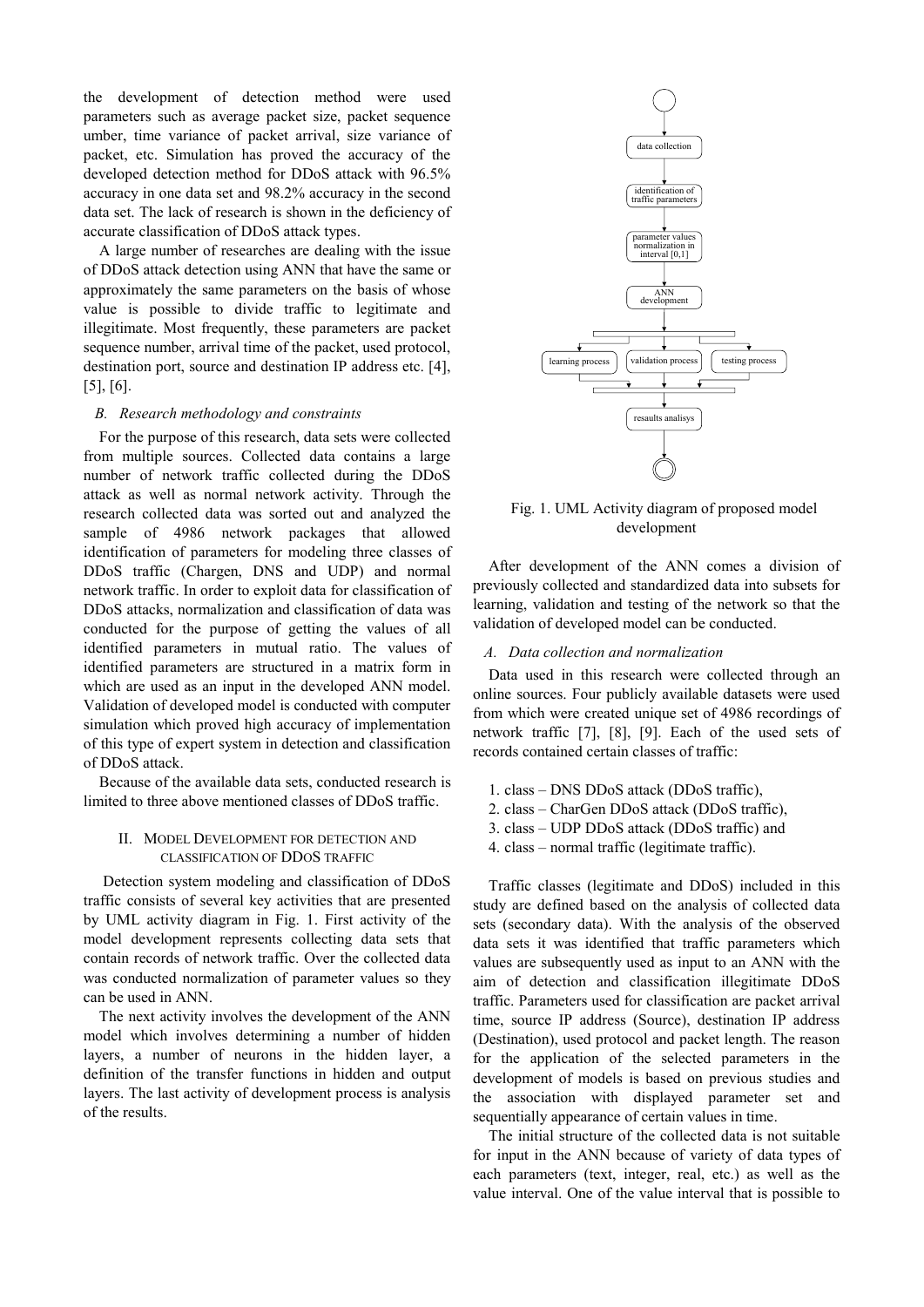use as an input in ANN is  $[0, 1]$  and this is the reason why it is necessary to standardize the data collected by linear transformation.

$$
x_{i,[0,1]} = \frac{x_i - x_{min}}{x_{max} - x_{min}} \tag{1}
$$

Where:

*x<sup>i</sup>* – value of data *i*

*xmin* – minimum data value in observed set *xmax* – maximum data value in observed set

 $x_{i, 10, 11}$  – value of data *i* after normalization in [0, 1] interval

TABLE 1: DATA STRUCTURE AFTER NORMALIZATION

| Network traffic parameters |          |             |          |                | Class of traffic          |     |              |              |
|----------------------------|----------|-------------|----------|----------------|---------------------------|-----|--------------|--------------|
| Time                       | Source   | Destination | Protocol | Length         | Chargen                   | DNS | <b>UDP</b>   | NormalAct    |
| 0,001073                   | 1,000000 | 1,000000    | 1,000000 | 0,109354       |                           | ٥   | 0            | $\mathbf{0}$ |
| 0.001083                   | 1,000000 | 1,000000    | 1,000000 | 0.109354       |                           | Ō   | $\mathbf 0$  | $\mathbf{0}$ |
| 0.001148                   | 1.000000 | 1.000000    | 1,000000 | 0.109354       |                           | ٥   | 0            | $\mathbf{0}$ |
| 0,001174                   | 1.000000 | 1.000000    | 1.000000 | 0,109354       |                           | ٥   | 0            | $\mathbf{0}$ |
| 0,001211                   | 1,000000 | 1,000000    | 1,000000 | $0,109354$   1 |                           | Λ   | 0            | $\mathbf{0}$ |
| 0.021712                   | 0.999960 | 1,000000    | 0.083333 | $0.029574$ 0   |                           |     | 0            | $\mathbf{0}$ |
| 0,023703                   | 0,999960 | 1,000000    | 0,083333 | 0,029574       | $\blacksquare$            |     | $\mathbf 0$  | $\mathbf{0}$ |
| 0.007963                   | 0,999841 | 1,000000    | 0,083333 | 0,018569       | $\mathbf{I}^{\mathbf{0}}$ |     | 0            | $\mathbf{0}$ |
| 0.008103                   | 0.999841 | 1,000000    | 0.083333 | 0.018569       | 0                         |     | $\mathbf 0$  | $\mathbf{0}$ |
| 0.008949                   | 0.999841 | 1,000000    | 0,083333 | 0.018569       | 0                         |     | 0            | $\mathbf{0}$ |
| 0,010368                   | 0.999777 | 1.000000    | 0.083333 | 0,029574       | 0                         |     | 0            | $\mathbf{0}$ |
| 0.022145                   | 0.991924 | 1.000000    | 0.083333 | 0.029574       |                           |     | 0            | $\mathbf{0}$ |
| 0,022224                   | 0,991924 | 1,000000    | 0,083333 | 0,029574       | $\Omega$                  |     | $\mathbf{0}$ | $\mathbf{0}$ |
| 0.024381                   | 0,991924 | 1,000000    | 0,083333 | $0,029574$ 0   |                           |     | 0            | $\Omega$     |
| 0,000913                   | 0,991836 | 1,000000    | 1,000000 | $0,612105$   1 |                           | ٥   | 0            | $\mathbf{0}$ |
| 0.000954                   | 0.991836 | 1,000000    | 1,000000 | $0.612105$   1 |                           | 0   | $\mathbf 0$  | $\mathbf{0}$ |
| 0.000963                   | 0.991836 | 1.000000    | 1,000000 | 0,612105       | $\blacksquare$            | 0   | 0            | 0            |
| 0,001102                   | 0,991836 | 1,000000    | 1,000000 | 0.619670       | тı                        | ٥   | $\mathbf 0$  | $\mathbf{0}$ |
| 0.009471                   | 0.984035 | 1,000000    | 0,083333 | 0.029574       | . 0                       |     | 0            | 0            |

Data normalization allows representation of each parameter value in the [0, 1] interval and quantifies values of a qualitative nature. Described normalization was carried out according to (1) and it is showed in table 1.

# *B. Model development*

An ANN is designed in order to detect DDoS traffic and his sub-classification. For the design of the ANN was used Matworks programming tool MatLab v.R201a (9.0.0.341360) that has integrated modules for classification by recognizing patterns by using ANN (Neutral Pattern Recognition – nprtool).



Fig. 2. Architecture of ANN for pattern classification

Fig. 2. shows the architecture of ANN that is used to detect illegitimate DDoS traffic, i.e. its classification in four categories. Presented architecture corresponds to the multilayer perception (MLP), type of ANN that has input signals (Input) presented with the set of input data of one hidden layer, one output layer and output. The input data set represents previously created matrix that contains sample of 4986 instances with values of five defined parameters [5x4986] and matrix [4x4986] which contains the values of 0 or 1, depending on the qualification of a particular class of traffic. The hidden layer has 50 neurons which, compared to other combinations, showed the best output results.

The weight sum net represents input for calculation of the transfer function f(net). The transfer function is sigmoid or logistic function. The advantage of using this type of transfer function is allowed area of uncertainty within given interval that is specified by function contribution.

The result of sigmoid transfer function in the hidden layer represents input to the output layer. Inside the output layer was used sotfmax transfer function. This type of transfer function is commonly used in the output layer of classified ANN because of the characteristics of conversion of input data in the posterior probability (change probabilities of the result under the influence of new information) which ensures defined measure of reliability of the output. The outcome of the output represents one of the four defined traffic classes.

#### III. SIMULATION RESULTS ANALYSIS

Simulation of the developed ANN model with different numbers of neurons in the hidden layer (30, 35, 40, 45, 50 and 55) was carried out in this research. Fig. 3. shows the confusion matrix. Confusion matrix shows the accuracy of classification of the submitted data in predefined categories in the process of learning, validation and testing. The best results in the detection of illegitimate traffic and his classification showed AAN with 50 neurons in the hidden layer. Accuracy of classification is 95.6%, i.e. 4.4% of the data was incorrectly classified. The minimum accuracy of classification can be seen in class 4 (UDP attack) and it's 82.1%. The reason for this is matching of parameter values of this type of traffic with the parameter values of normal (legitimate) traffic (class 3).



Fig. 3. Confusion matrix for 30, 35, 40, 45, 50 and 55 neurons in hidden layer respectively

Fig. 4. shows the effects of varying thresholds of normal values on the specificity of the test (Receiver Operating Characteristics) or ROC cure. X-axis shows the specificity, and y-axis shows the sensitivity of observed model which fully reflects the performance of the test.

Performances are better as the area under the ROC curve is closer to the value 1 or when the ROC curve is flattened at the top of the graph (100% of sensitivity and 100% of specificity)

According to the above, performance of classification